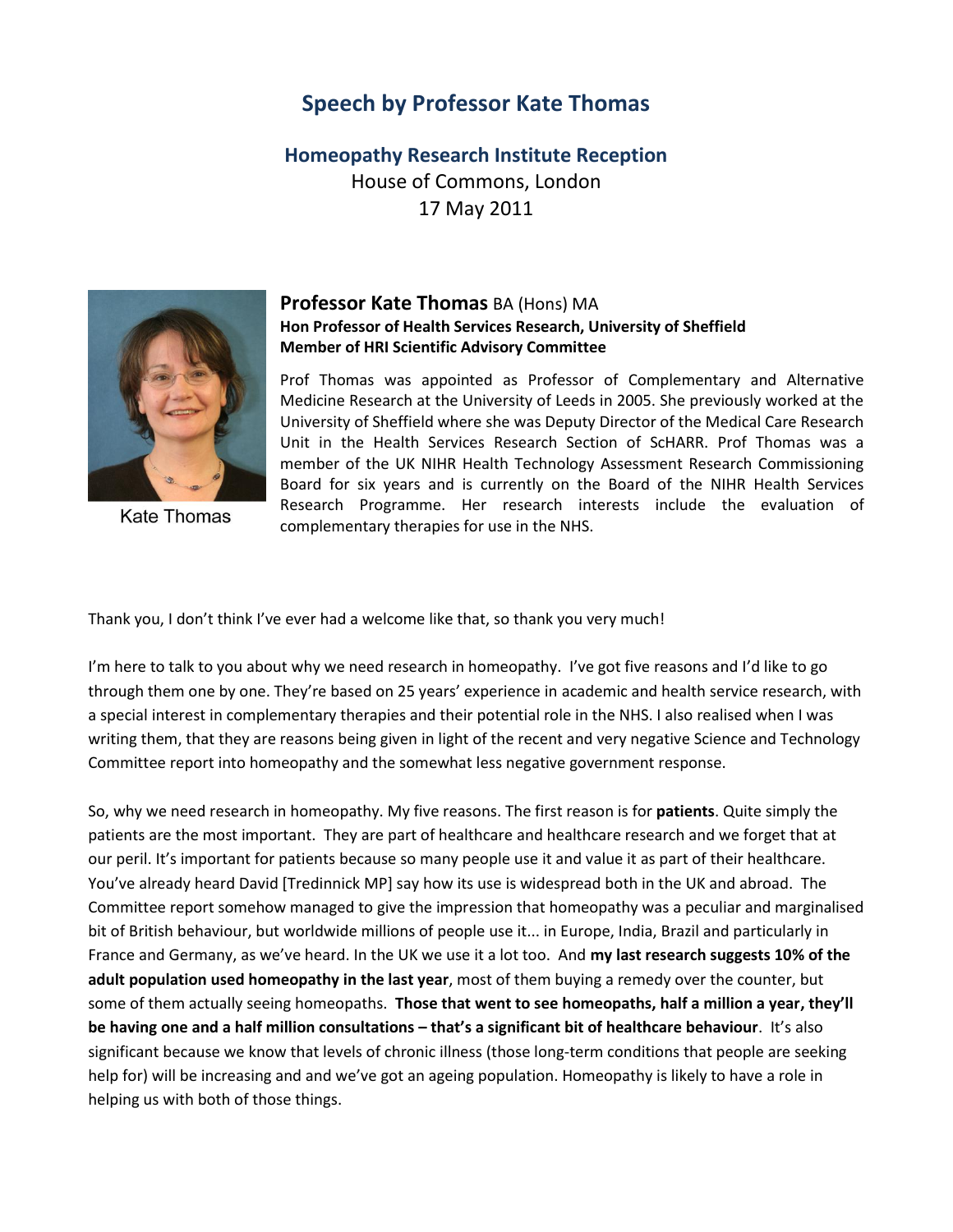Now these patients have legitimately important questions and the two most important questions I think in relation to research are, "Can homeopathy help me?" and, "When is it safe for me to use it?". We need to start answering those questions.

My second reason for why we need homeopathy research is to **inform NHS policy because current access of homeopathy in the UK is inequitable**. 90% of people visiting a homeopath pay for it out of their own pocket. There's relatively very little provision for it within the NHS, where resources are constantly under pressure and research evidence is needed to change current patterns of resource use. Without that evidence, it's not going to be possible.

There are great examples of this kind of research already happening. I don't know whether you have met my colleagues in Barnsley who are doing NHS-based research looking at homeopathy for two chronic illnesses – fibromylagia and IBS. These studies are really important starting points but we need bigger studies if we are going to convince policy makers by demonstrating effectiveness, but they are expensive and unfortunately not considered as a priority.

My third reason why we need homeopathy research is to **encourage the development of homeopathic research lists,** because this is how you develop a vibrant research community. We need research by homeopaths as well as research on homeopathy. I have a notion of what I call the 'Golden Triangle' in research and for me it's where it's linked to the NHS. Its NHS consultants working with university researchers, working with homeopathic practitioners and working together as a team......and I'd like to see much more of that. Where something has been available, homeopaths have shown just what they can achieve for example, by undertaking PHDs in universities in the UK and these are the people who will be tomorrow's research leaders in homeopathy.

Ok, my fourth reason for why we need homeopathy research is to **explore the big unanswered questions** regarding how homeopathy might work. Homeopathy is controversial and 200 years down the line we still seem to have more questions than answers**. The Science and Technology Committee sought to dismiss homeopathy as "scientifically implausible" but to me good science should be excited by anomalies,** they're often a sign that we've got something to learn and as Marilyn Robinson memorably said, "*the most important statement in science is not 'Eureka' but 'that's curious'*". **We need curiosity-driven, open minded, fundamental research into the mechanisms of homeopathic treatment and they are more likely to be about physics than medicine**.

I want to share with you a small snippet from the oral evidence that was presented to the Committee. One of the Committee members asked one of the expert witnesses a question, "*In our briefing we had it explained that homeopathy claims that water has a memory. It has been said that if this was true it would turn science upside down, do you agree with that?*" The Expert witness replied, "*Physics? It's not really anything that interests me!*" Well I say, 'Shame on you!' It should interest us all and seeking answers to these questions about homeopathy has potential to influence thinking way beyond the world of homeopathy.

**My fifth and final reason is a personal one. I'm an academic and I get very worried when I hear people telling me what I can and what I can't research.** The Committee report recommended that no government funding would be used for homeopathy research. The Government response was not to accept this